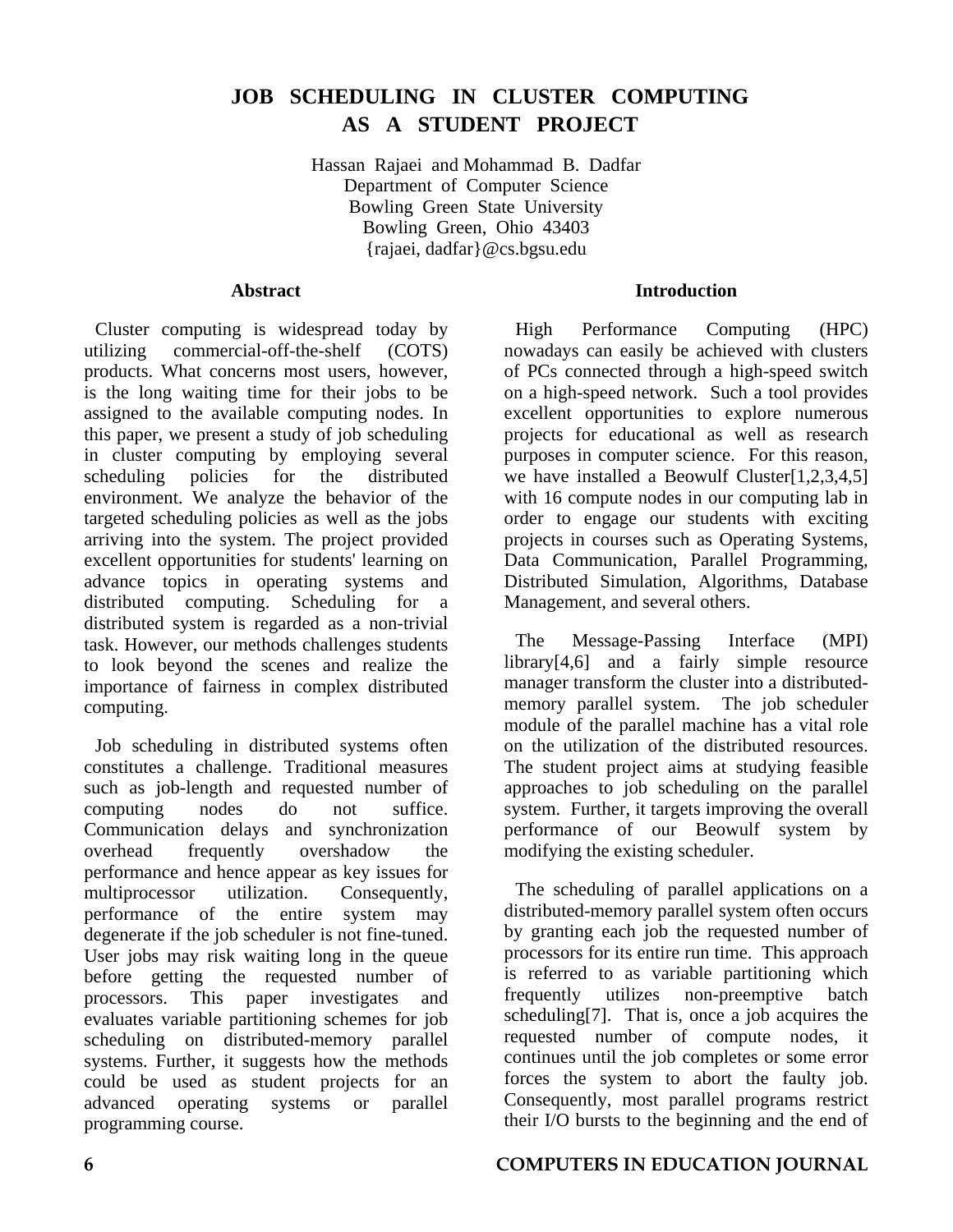the program in order to avoid significant performance penalties.

Another scheduling approach is dynamic partitioning. This scheme suggests partial allocation of requested nodes for a parallel job. Even though this approach could assist certain jobs to start processing their task, the scheduling method is not widely used because of practical limitations. For example, consider a job where it needs all its requested nodes in order to start processing the parallel tasks. In this case, allocating fewer compute nodes than the requested numbers will clearly contribute to system deficiencies since the allocated nodes are not going to be used until this job receives the rest of its requested nodes.

We divide the project into several phases. In each phase, one to three students investigate how to minimize waiting time of the jobs in the queue while allowing other projects have a scheduling policy that suits their experiment and research.

In this paper we focus on the variable partitioning schemes[8,9,10]. The simplest method is to prioritize waiting jobs based on a preset policy, such as the arrival time, the job length, and the estimated wall-clock time. When resources for the high priority job are not available or there are no higher priority jobs in the queue, then the lower priority jobs are allowed to acquire the available computing nodes. This approach seems to have the advantage of better utilizing the system resources. However, a closer look reveals several pitfalls of this method. Examples include: jobs could starve; no guarantee can be made to the user as to when a job is likely to be executed; and the high priority jobs may risk starving.

The student project aims at investigating potential deficiencies and tries to provide alternative solutions for variable partitioning schemes. The goals are twofold: to provide the students with challenging real-world problems, and to improve our existing

scheduler in our clustered-base parallel system. To overcome some of the drawbacks mentioned above, this paper selects approaches such as reservations for jobs and a backfilling technique to increase system utilization.

The three scheduling algorithms in the framework of variable partitioning that we have focused on are: *Non-FCFS*, *Aggressive Backfilling*, and *Conservative Backfilling* [8, 9]. In the next sections we briefly describe each of these algorithms. We then discuss the implementation issues. Furthermore, the simulation results are provided. Finally, the future work and the concluding remarks are presented.

#### **Non-FCFS Scheduling Algorithm**

One simple scheme in variable partitioning is to prioritize the jobs in the waiting queue based on a preset policy such as the requested number of processors or the estimated wall-clock time in addition to the arrival time. The resource manager then tries to allocate compute nodes to the waiting jobs in the order inserted in the queue. When resources for the job at the head of the line with the highest priority are not available then other jobs in the queue with lower priority can obtain the available resources. This approach has three pitfalls: jobs can starve; no guarantee is made to the user as to when a job is likely to be executed; and there will be no real priority since the execution of high priority jobs could be delayed and subject them to starvation. However, most schedulers that use this simple approach employ a simple starvation prevention policy by enforcing an upper bound for waiting. These systems normally use two priority levels and a certain time limit, for example 12 or 24 hours, for a job to be in the Non-FCFS waiting queue. After this time limit the priority is increased and the FCFS policy is enforced. Another way to prevent starvation would be to allow only a certain number of lower priority jobs to jump over a queued job. The OpenPBS Torque [2], which is incorporated in numerous clusters, employs such a policy. Starvation can be prevented at the cost of utilization.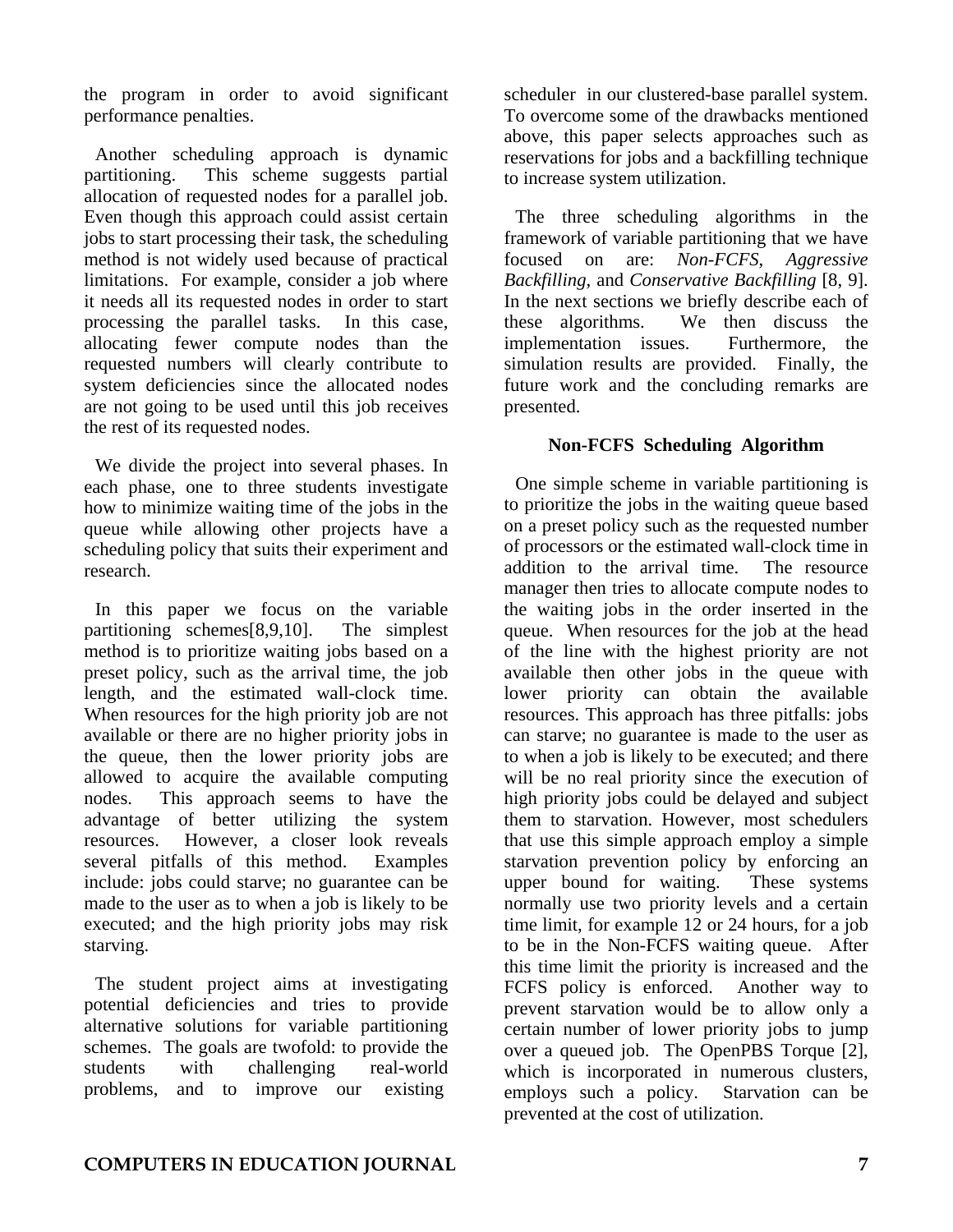#### **Example of Job Scheduling Using Non-FCFS Scheduling Algorithm**

Consider a system with 16 nodes and a 24 hour wait limit to prevent starvation. Table 1 provides an example of a set of jobs in the system and Figure 1 illustrates a snapshot of the scheduler.

Table 1: Status of current jobs in the system before 24 hours wait limit.

| <b>Job ID</b> | <b>Nodes</b><br><b>Needed</b> | Time<br>unit                | <b>Status</b>                    |
|---------------|-------------------------------|-----------------------------|----------------------------------|
| Job1          |                               | 3                           | running                          |
| Job2          | 6                             | $\mathcal{D}_{\mathcal{L}}$ | running                          |
| Job3          | 12                            |                             | queued less than<br>24 hours     |
| Job4          | 5                             | 3                           | new arrival -<br>jumps over Job3 |
| Job5          |                               | $\mathcal{D}_{\mathcal{L}}$ | new arrival –<br>jumps over Job3 |



| - Runnig Job |
|--------------|
| - Future Job |
| - Idle time  |

Figure 1: Non-FCFS without wait limit.

Selection of the jobs for execution is based on the number of requested processors. When there is a tie between the requests, then the jobs' execution time are considered. As illustrated in Table 1, Job1 and Job2 are running. Job1 has 3 time units to complete and Job2 has 2 time units to finish its task. Job3 is queued because there are not enough nodes available. Assume that Job4 and Job5 have just arrived in the system.

Job5 gets immediate allocation since there are 4 free nodes left idle in the system. When Job2 terminates, Job4 will be able to run. As illustrated, the two new jobs move ahead of the waiting Job3 and acquire the resources. The fairness is poor in this scheme. Further, if more new small jobs arrive, then the large jobs will starve assuming there was no upper bound for waiting.

Now, consider the same example, but assume that Job3 has been queued in the system more than 24 hours, as illustrated in Table 2. Figure 2 demonstrates the snapshot of the system when waiting time exceeds the 24 hour limit.

Table 2: Status of current jobs in the system after 24 hour wait limit.

| Job<br>ID        | <b>Nodes</b><br><b>Needed</b> | Time<br>unit | <b>Status</b>                |
|------------------|-------------------------------|--------------|------------------------------|
| Job1             |                               | 3            | running                      |
| Job2             |                               | 2            | running                      |
| Job3             | 12                            |              | queued more<br>than 24 hours |
| Job <sub>4</sub> |                               | 3            | new arrival $-$<br>queued    |
| Job5             |                               | 2            | new arrival –<br>queued      |

Figure 2 shows arrival of Job4 and Job5 in the system. Job3 has already been waiting for more than 24 hours exceeding the wait time limit. The scheduler inserts Job4 and Job5 after Job3 in the queue. Even though allocation of nodes for Job5 would not delay the execution of Job3, the scheduler just queues all the incoming jobs in the arriving order until the starved job (i.e. Job3) has acquired the requested resources. This simple technique would clearly lead to low system utilization, however, it will prevent starvation.

# **Aggressive Backfilling Algorithm**

This scheme requires the user to provide an estimated runtime in order to overcome the deficiency problem of Non-FCFS algorithm. With this added information the scheduler makes a reservation for the queued job. Then, it scans through the waiting queue to find a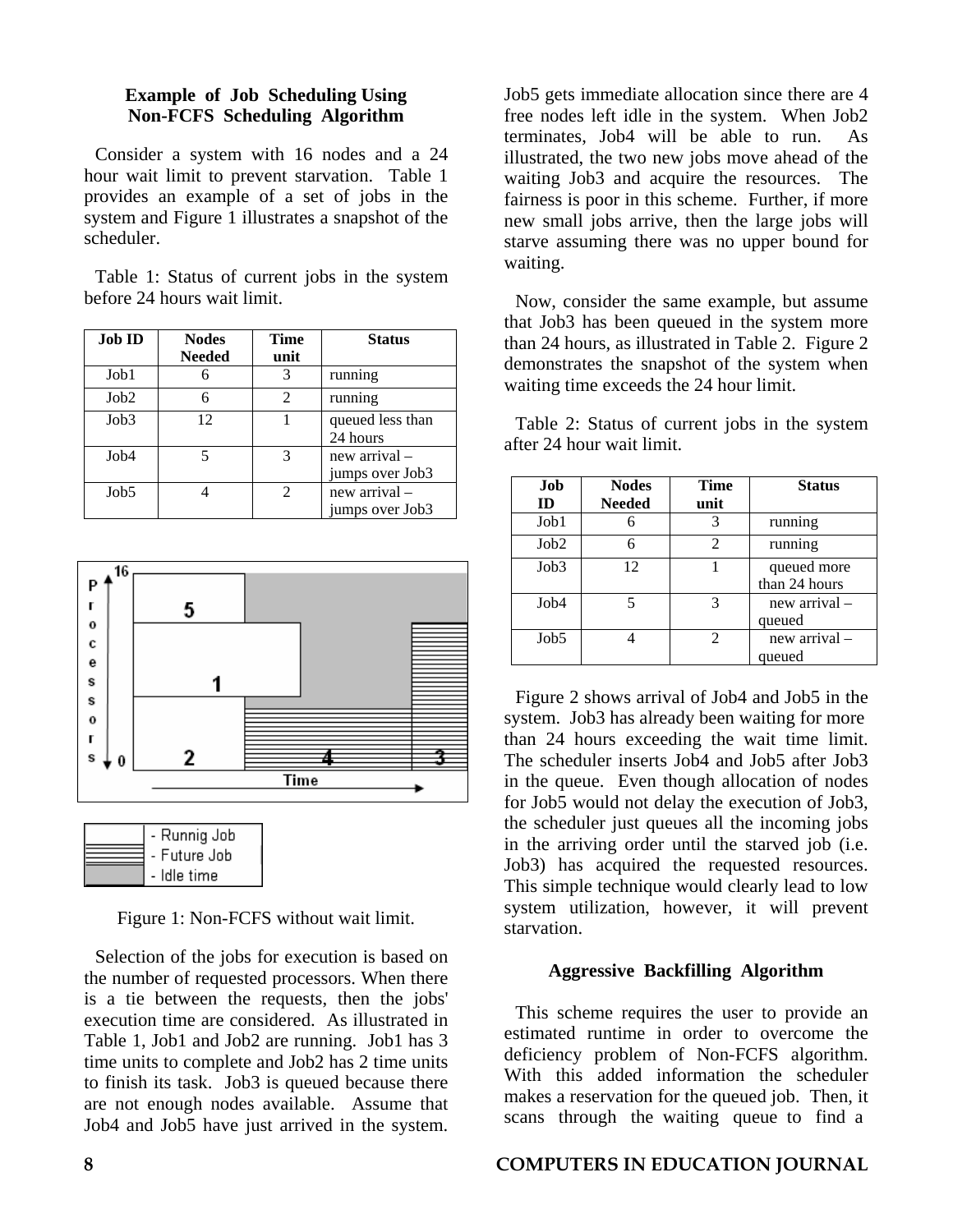

Figure 2: Illustration of waiting time limit on Non-FCFS.

smaller job which can be run ahead of the reserved job without imposing any further delay for the reserved jobs. This algorithm solves the starvation problem as well as improving system utilization by using a backfilling technique. That is, a job that does not risk delaying the reserved job is allowed to execute prior to the reserved job. The drawback of this technique is that it cannot make any guarantee about the response time of the user job at the time of job submission. Further, the user estimate may not be accurate. Early terminations and exceeding the estimated runtime have to be dealt with. Early termination may not cause serious problems whereas exceeding the estimated runtime may generate numerous problems.

Another issue is how to handle high priority job arrival. If a new job has a higher priority than the reserved job in the queue, then the system has two choices: either preempt the existing reservation and schedule the new job, or make another reservation for the new job immediately after the current reservation without preempting the job. There is no simple solution for this case. Choosing the former may result in starvation again as the higher priority jobs may continue to arrive. Choosing the latter approach is not fair for the high priority jobs as their requests could be delayed and hence risks not to be scheduled on time.

#### **Example of Job Scheduling using Aggressive Backfilling Algorithm**

Consider again the system of 16 nodes. Table 3 shows a set of jobs in the system ordered based on their arrival.

Table 3: Status of current jobs in the system for a backfilled queue.

| <b>Job ID</b>    | <b>Nodes</b>  | Time           | <b>Status</b> |
|------------------|---------------|----------------|---------------|
|                  | <b>Needed</b> | unit           |               |
| Job1             |               | 3              | running       |
| Job2             |               |                | running       |
| Job3             | 12            |                | queued        |
| Job4             | 14            |                | queued        |
| Job5             |               | $\overline{2}$ | new arrival-  |
|                  |               |                | backfilled    |
| Job <sub>6</sub> |               | 3              | new arrival – |
|                  |               |                | backfilled    |

Job3 is the first queued job so it has a reservation in the system. Job4 is queued behind Job3. When Job5 and Job6 arrive, the system attempts to backfill these jobs. Job5 can be backfilled and be scheduled immediately. Job6 is queued. This case is shown in Figure 3a for the system after arrival of Job4 and Job5. When Job2 has terminated, its 6 nodes become available for 2 time units before Job1 terminates. Since Job6 requires 3 time units the system cannot schedule it. Job6 is scheduled after the termination of Job5. This case is demonstrated in Figure 3b, after Job5 has terminated. At time 3, Job3 starts its execution.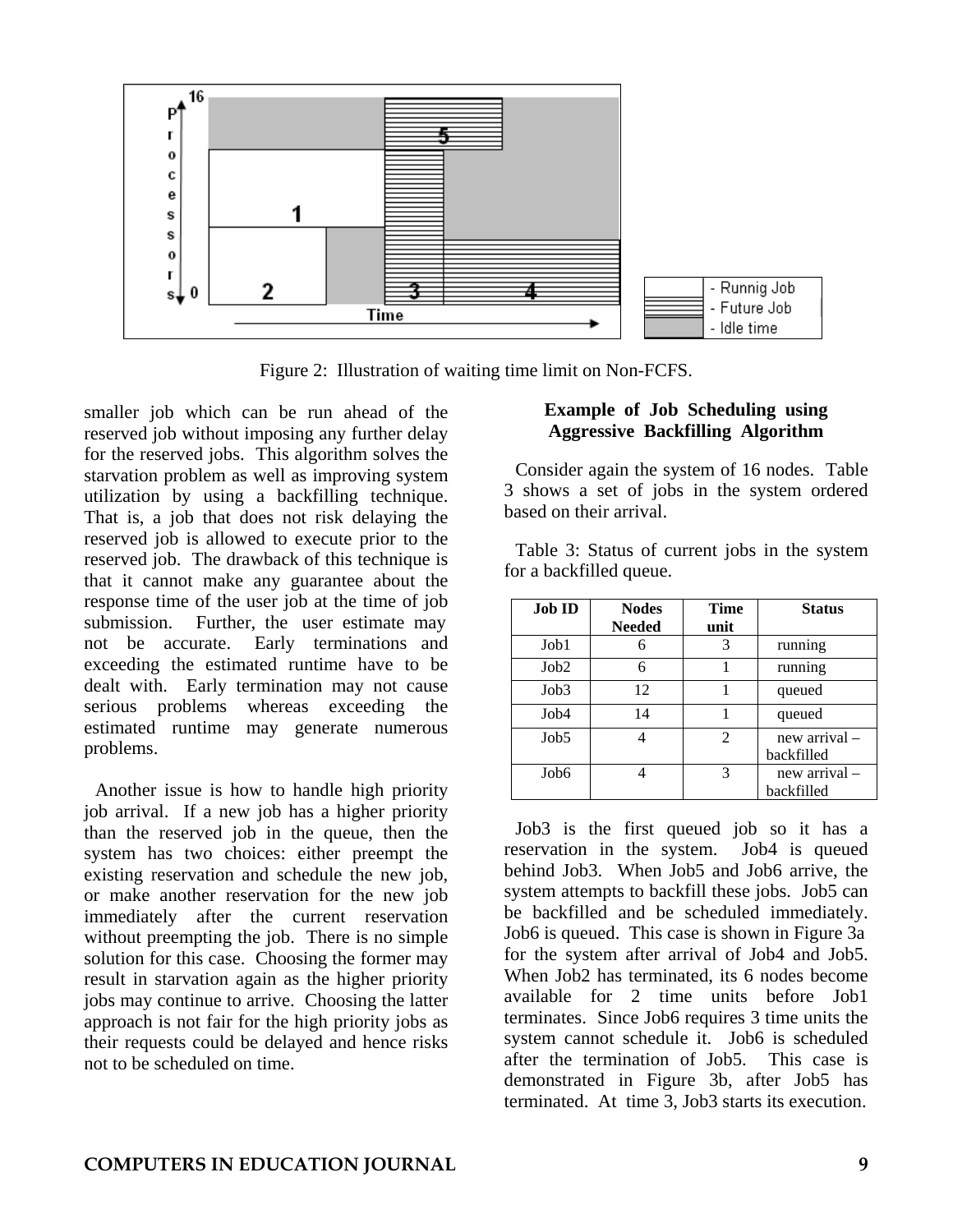Now that Job3 has been removed from the ready queue, Job4 becomes the first job in the queue so the system makes a reservation for it. Figure 3c shows a snapshot of the system after Job3 starts execution. Figure 3d illustrates the overall snapshot. This example also demonstrates that the queued jobs (except the first one) can be delayed because of backfilling. This is a drawback which needs further analysis when such a scheme is used.

#### **Conservative Backfilling Algorithm**

In the Aggressive Backfilling algorithm only one reservation is made for the job in front of the queue. This could delay unnecessary execution of a job even though enough resources may exist to allocate for that job. The situation can be improved by allowing the scheduler to take a further step in backfilling. In Conservative Backfilling, all jobs get their own reservations when they are submitted. Therefore this algorithm can guarantee execution time when a new job is submitted. However, the algorithm works only for the First-Come First-Served (FCFS) priority policy. As jobs arrive in the system, the scheduler makes a reservation for them and provides a guaranteed execution time for each arriving job based on the estimated times provided by the users. When a job with higher priority arrives, the system cannot reshuffle its current reservations to provide the higher priority job a reservation ahead of the existing ones for the previous queued jobs. The reason is simple since any rearrangement would lead to existing jobs not being executed at their guaranteed times. A system using Conservative Backfilling with guaranteed execution time can only have FCFS priority.

Early job terminations lead to vacancies in the system. In order to make efficient use of these vacancies the algorithm must reschedule the existing reservations for queued jobs. However, keeping in mind that the reservations cannot be reshuffled as that may lead to not executing the jobs at their guaranteed times, we can only compress the existing reservation schedule so that it runs at an earlier time. This however may lead to an unfair scheduling policy.

# **Example of Job Scheduling Using Conservative Backfilling Algorithm**

Table 4 shows a set of jobs in the system. As is the case for Conservative Backfilling, all jobs in the table with status as "queued" have a reservation. Job3 has its reservation after the termination of Job1. Job4 has its reservation after the termination of Job3. The system backfills Job5 as it does not delay the jobs that have reservation. Since Job6 cannot be backfilled, the system makes a reservation for Job6 after the termination of Job4. A snapshot of the system is illustrated in Figure 4.

Table 4: Status of current jobs for an improved backfilled queue.

| <b>Job ID</b>    | <b>Nodes</b><br><b>Needed</b> | Time<br>unit | <b>Status</b>               |
|------------------|-------------------------------|--------------|-----------------------------|
| Job1             |                               | 3            | running                     |
| Job2             | 6                             |              | running                     |
| Job3             | 12                            |              | queued                      |
| Job4             | 14                            |              | queued                      |
| Job5             |                               | 2            | new arrival –<br>backfilled |
| Job <sub>6</sub> |                               | 3            | new arrival –<br>queued     |

#### **Implementation Issues**

We have simulated the three algorithms discussed above. This section clarifies some issues related to implementation. More details can be found in[10].

In a simulation study, the quality of input data plays a vital role in determining the significance of the simulation results. To safeguard our simulation, we looked at some observations made by researchers in the field of distributedmemory parallel systems [8, 9]. These studies indicate small jobs (i.e. requiring few compute nodes) are more frequent than large ones (i.e. requiring large number of compute nodes). Further, jobs with short runtimes are more frequent than jobs with long runtimes. Based on these observations, we generated the input data for 16 compute nodes. The main characteristics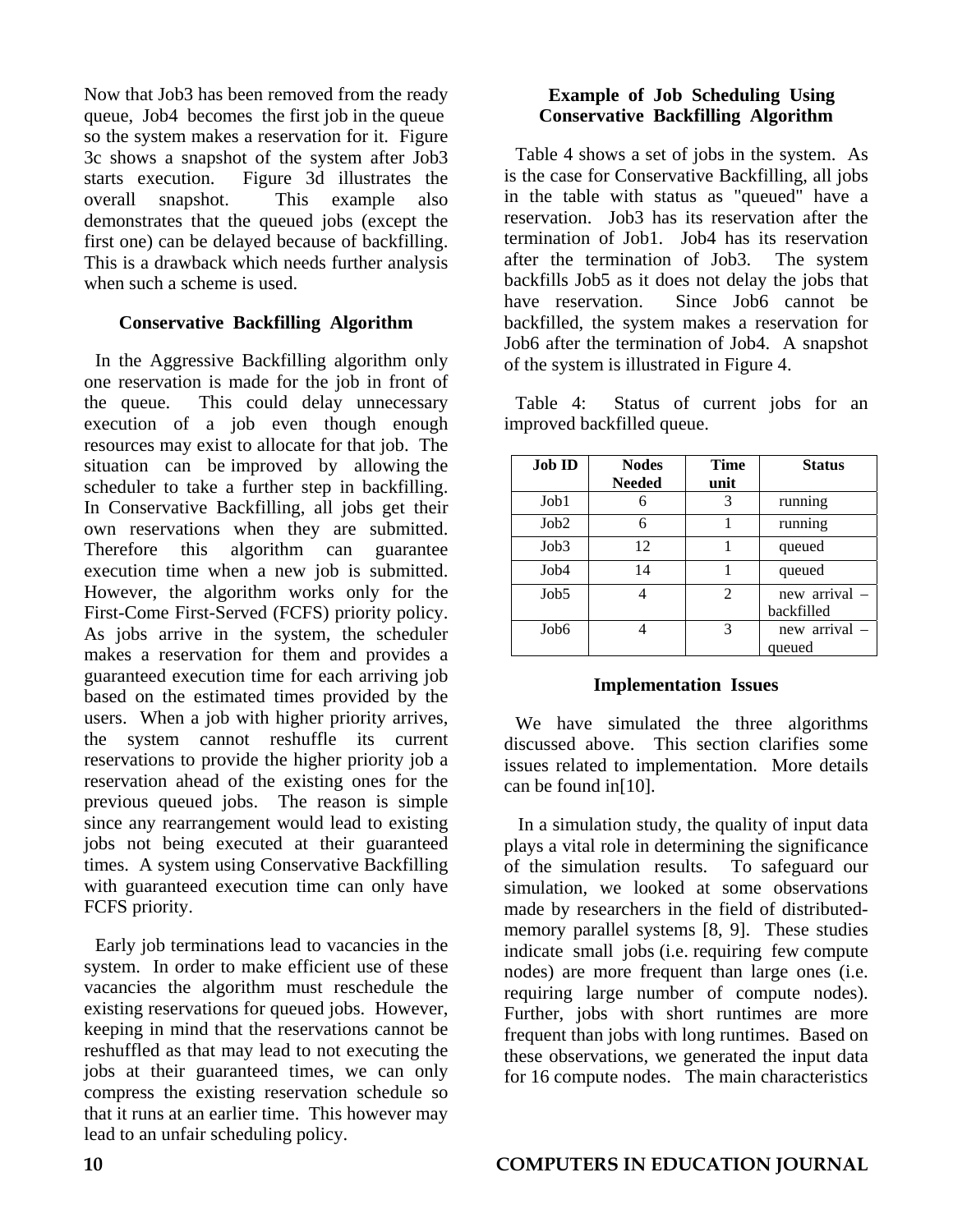

(a): System after the arrival of Job4 & Job5. (b): System after Job5 terminated.





(c): System after Job3 starts execution.



Figure 3: Illustration of the Aggressive Backfilling algorithm based on their arrival.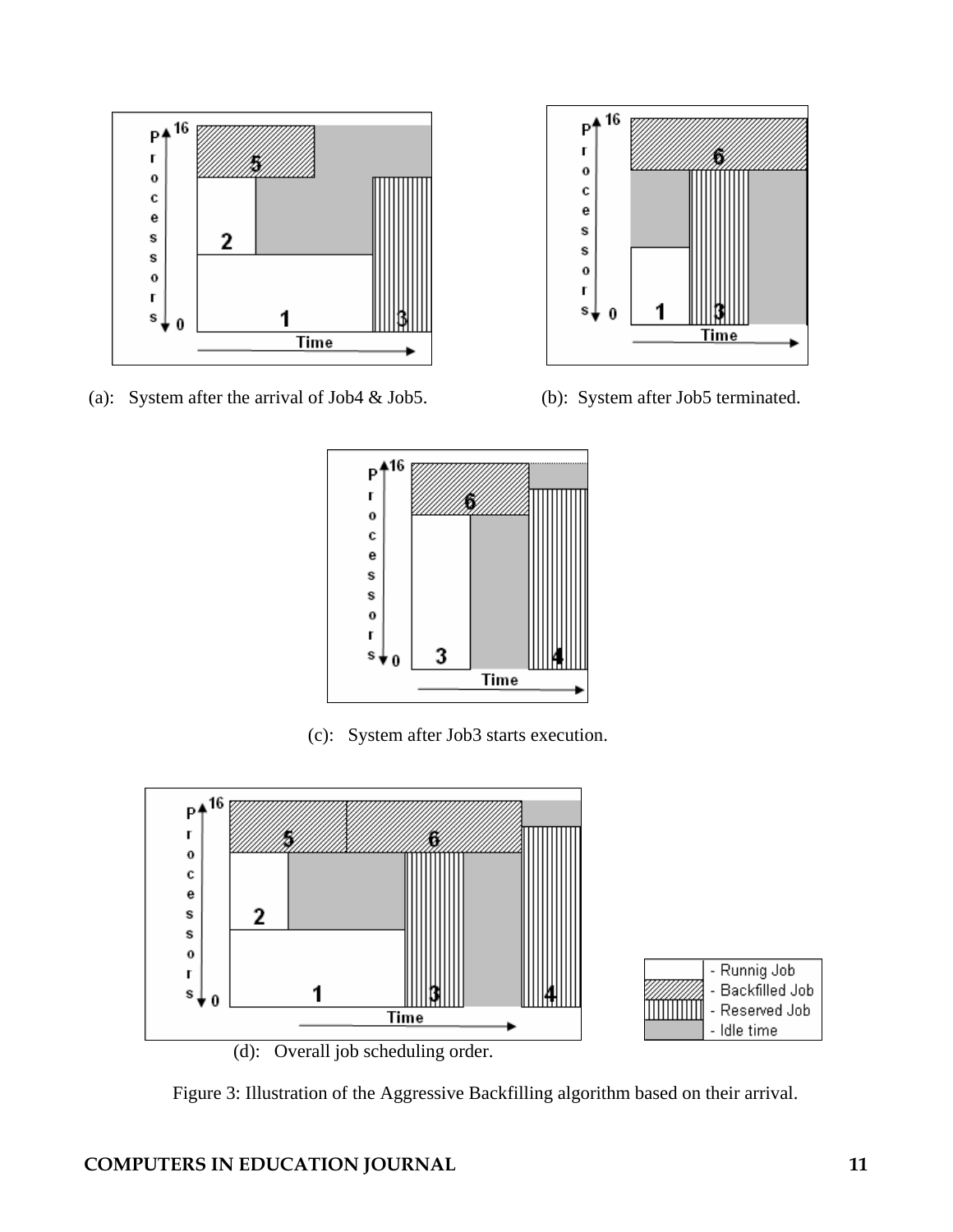

Figure 4: Snapshot of a Conservative Backfilling algorithm for jobs in Table 4.

of the input data are:

- 1. 30% small jobs: 1-5 nodes, 40% medium jobs: 6-10 nodes, 30% large jobs: 11-16 nodes.
- 2. 80% of jobs with simulated runtime between 90 seconds and 9 hours, 20% of jobs with simulated runtime between 9 hours and 12 hours. We use a minimum of 90 seconds runtime which also includes overhead of parallel execution.
- 3. A simulated runtime may be anywhere between 10% to 100% of the estimated runtime.

The input data is kept in a workload file and is transferred to the job profiles in the simulator. The supplied information for each job includes: process-ID, number of requested nodes, estimated runtime in seconds, simulated runtime in seconds, and arrival time in seconds. The arrival time is used to sort jobs in the ready queue prior to their scheduling or reservation of nodes.

For the Non-FCFS algorithm, a 24 hour limit is used to determine starved jobs in the system. The backfilling algorithms employ the first-fit technique. This method looks for the first queued job that can be used for backfilling. It would be interesting to investigate whether other methods such as best-fit could have any impact on the performance.

The simulator utilizes two queues: event queue and ready queue. The event queue keeps track of the arrivals and departures of jobs and generates events for the respective type. The simulation clock advances when the system processes an event. The ready queue on the other hand holds all arrival jobs for which their requested nodes are not yet granted. This queue is used by the algorithms to schedule the jobs. Once a job arrives in the system, its profile will be moved from the event queue to the ready queue. When a job is scheduled, its profile will be moved back from the ready queue to the event queue. A departure event will remove the profile of the terminated job. Both queues are implemented as vectors.

# **Simulation Results**

Table 5 summarizes results of the simulation. The workload file that was used for the input data was generated by using the specifications described previously. To facilitate interpretation of the obtained results we assume the simulated runtime of a job be the same as a perfect estimation time provided by the user. Table 6 summarizes the results of the second simulation. All illustrated times in the tables are simulated times and are in seconds.

We also used a set of input data which has been used in a simulation carried out at Ames Laboratory [7]. For this set of data, Tables 5 and 6 summarize the results of our simulation.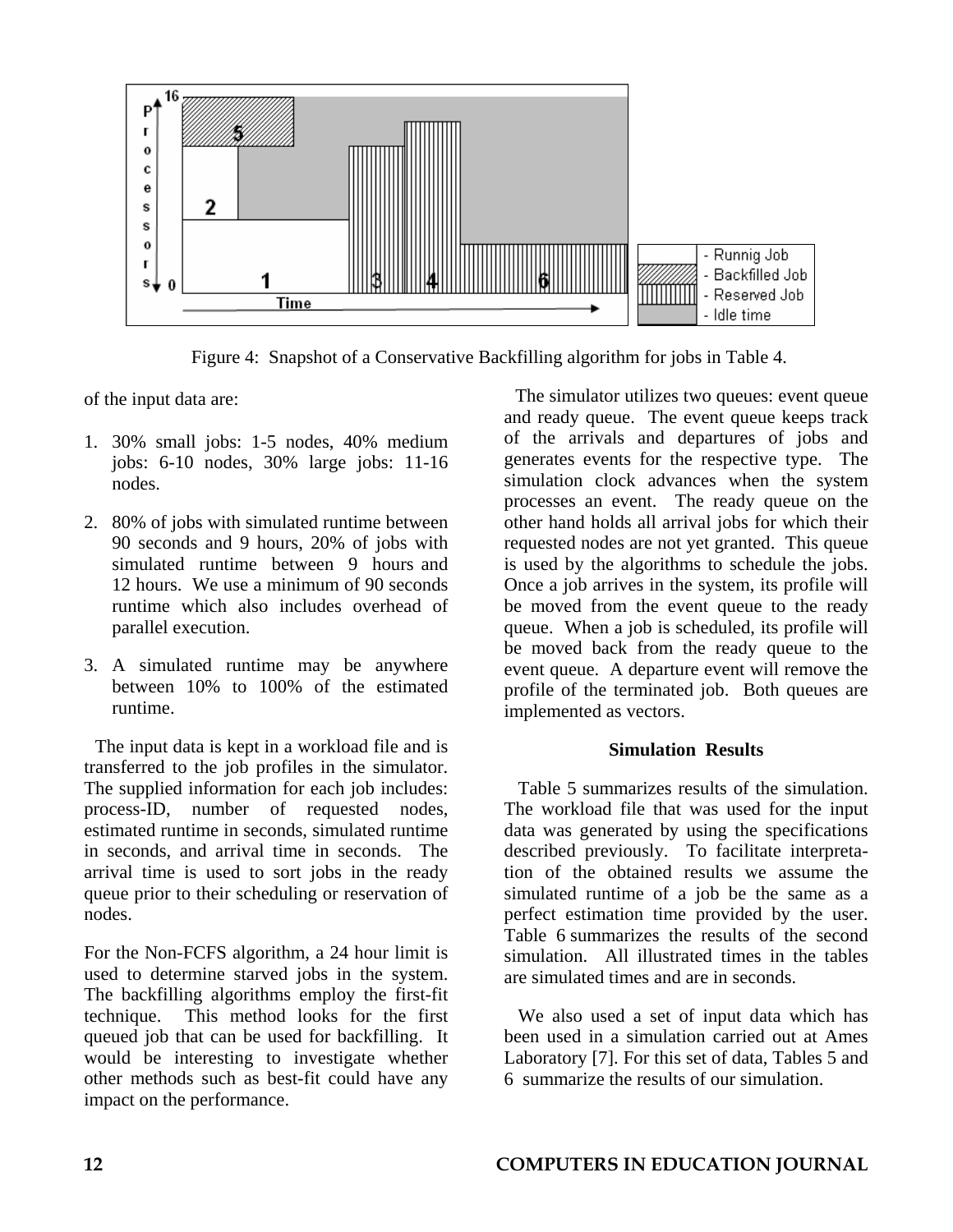The results shown in Table 5 through Table 8 depict that for Backfilling algorithms utilization is better than the Non-FCFS algorithm. Both Aggressive Backfilling and Conservative Backfilling have almost the same utilization. However, for both algorithms the average wait time is higher than the one from Non-FCFS. The highest response time (i.e. the job that waited the most in the system) is lowest in the Aggressive Backfilling algorithm.

If we consider the case when the arrival job has a perfect estimate, then the utilization becomes the same in both Aggressive

Backfilling and Conservative Backfilling algorithms. With perfect estimated runtime, utilization increases marginally. For example, in the case of Conservative Backfilling, utilization increases by 2% from 87.09% to 89.20% (see Table 5 and Table 6).

The simulation results also indicate that more jobs are executed in their order of arrival for both Backfilling algorithms, but that is not the case with Non-FCFS where many jobs that arrived late could finish ahead of the jobs that arrived before them. This shows that the Aggressive Backfilling and the Conservative

| Algorithm<br>Name                  | Average<br><b>Execution Time</b><br>(sec) | Average<br>Wait Time | % System<br>Utilization | Highest<br><b>Response Time</b> |
|------------------------------------|-------------------------------------------|----------------------|-------------------------|---------------------------------|
| Non-FCFS                           | 308.37                                    | 101.04               | 85.49                   | 296.36                          |
| Aggressive<br><b>Backfilling</b>   | 301.37                                    | 107.52               | 87.48                   | 284.88                          |
| Conservative<br><b>Backfilling</b> | 302.72                                    | 107.24               | 87.09                   | 290.55                          |

Table 5: Results of simulation for generated job mix.

Table 6: Results of simulation for jobs submitting with prefect estimate.

| <b>Algorithm Name</b>              | Average<br><b>Execution Time</b><br>(sec) | Average<br>Wait Time | % System<br>Utilization | Highest<br><b>Response Time</b> |
|------------------------------------|-------------------------------------------|----------------------|-------------------------|---------------------------------|
| Aggressive<br><b>Backfilling</b>   | 764.38                                    | 262.55               | 89.36                   | 747.08                          |
| Conservative<br><b>Backfilling</b> | 765.75                                    | 280.52               | 89.20                   | 743.59                          |

Table 7: Results for the simulation job mix available using different input data.

| <b>Algorithm Name</b>         | Average<br>Execution<br>Time (sec) | Average<br>Wait Time | % System<br>Utilization | Highest<br>Response Time |
|-------------------------------|------------------------------------|----------------------|-------------------------|--------------------------|
| Non-FCFS                      | 68.55                              | 19.92                | 77.99                   | 62.73                    |
| Aggressive<br>Backfilling     | 65                                 | 20.08                | 82.25                   | 59.18                    |
| Conservative Backfillin 65.17 |                                    | 20.14                | 82.04                   | 59.35                    |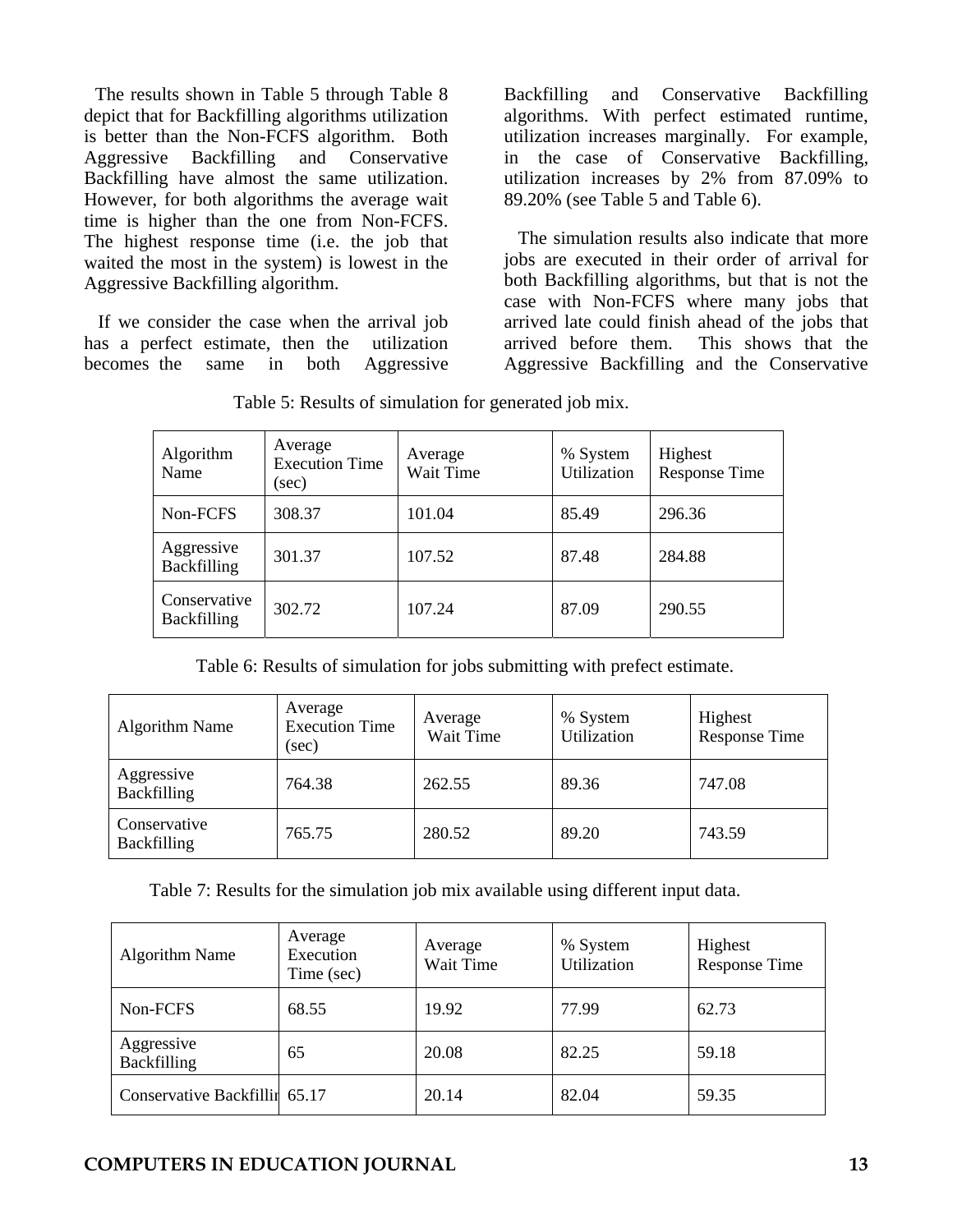| Algorithm Name                   | Average<br>Execution<br>Time (sec) | Average<br>Wait Time | % System<br>Utilization | Highest<br><b>Response Time</b> |
|----------------------------------|------------------------------------|----------------------|-------------------------|---------------------------------|
| Aggressive<br><b>Backfilling</b> | 80.02                              | 25.23                | 83.14                   | 74.14                           |
| <b>Conservative Backfilling</b>  | 79.17                              | 25.42                | 84.04                   | 73.29                           |

Table 8: Results for the simulation job mix using different input data with prefect estimate.

Backfilling algorithms follow the priority policy more closely than the Non-FCFS algorithm. Furthermore, the simulation results show that the Backfilling algorithms are able to distribute the wait time among the jobs more evenly instead of just making a few jobs wait indefinitely.

# **Future Work**

For the next phases, we would like to expand the simulation using variable nodes and launch numerous actual jobs. These jobs could be managed by a mixture of simulated and experimental scheduler to provide us with better measured data to further study and analyzing them. We would like also to study additional scheduling algorithms and provide experimental models for students to use in courses such as Operation Systems.

One job scheduling that carries a high research potential is dynamic partitioning. In this approach, a parallel job does not always need to get its requested number of processors for its entire run time. Two such techniques that are still widely under research are Dynamic Coscheduling and Gang scheduling[11, 12]. Both of these approaches try to allocate more than one process to a node and time-share that node between the processes. The difference is that Gang scheduling is similar to round robin scheduling in which the system switches to a new sets of jobs after a fixed time-slot. Dynamic co-scheduling, on the other hand, uses bob arrivals to trigger execution. The dynamic co-scheduling can start a job even when all of its requested nodes are not available. Simulation can be done on these two approaches to closely study their performance.

Utilization of compute nodes tends to decrease in very large parallel systems. In our future work, we can model workloads for very large systems and study performance of various scheduling algorithms on such systems.

Moab Workload Manager is a cluster scheduler that is compatible with the Torque; an OpenPBS based cluster resource manager [7]. The Moab scheduler has several configuration settings which can provide the administrator with a greater flexibility in changing the scheduling algorithm to suit some specific needs of the system. This scheduler can be configured to work as both an Aggressive Backfilling scheduler and a Conservative Backfilling scheduler. In future, we would like to install the Moab scheduler in a Beowulf system and finetune it to suit our needs.

# **Concluding Remarks**

The first phase of this project has provided significant insight on how our current work could continue in several directions. Our primary objectives are still valid. That is, providing exciting projects for students in a multiprocessor environment, as well as improving the current job scheduler for our Beowulf cluster. The preliminary results of this study confirm that cluster scheduling could furnish several interesting student projects for educational purposes, as well as providing several challenging topics in cutting edge research.

Furthermore, our simulation results advocate that Backfilling algorithms produce better utilization than Non-FCFS algorithm. The average wait time for a job, however, is higher in the Backfilling algorithms than the one in the